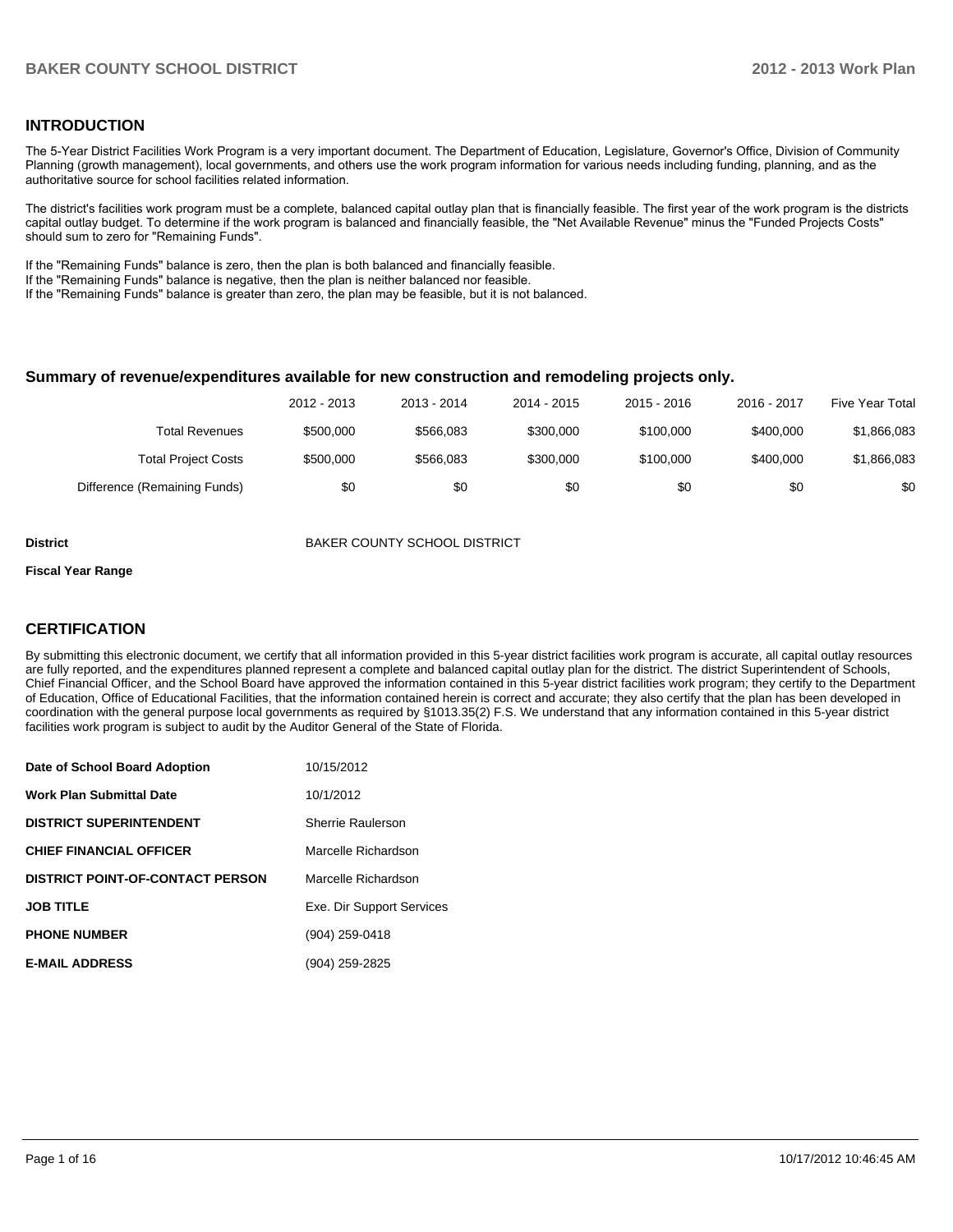# **Expenditures**

#### **Expenditure for Maintenance, Repair and Renovation from 1.50-Mills and PECO**

Annually, prior to the adoption of the district school budget, each school board must prepare a tentative district facilities work program that includes a schedule of major repair and renovation projects necessary to maintain the educational and ancillary facilities of the district.

|                                  | Item                                                                                                                                                                                                                                                                   | $2012 - 2013$<br><b>Actual Budget</b> | $2013 - 2014$<br>Projected | $2014 - 2015$<br>Projected | 2015 - 2016<br>Projected | 2016 - 2017<br>Projected | <b>Total</b> |  |  |
|----------------------------------|------------------------------------------------------------------------------------------------------------------------------------------------------------------------------------------------------------------------------------------------------------------------|---------------------------------------|----------------------------|----------------------------|--------------------------|--------------------------|--------------|--|--|
| <b>HVAC</b>                      |                                                                                                                                                                                                                                                                        | \$151,500                             | \$80,000                   | \$100,000                  | \$169,625                | \$69,000                 | \$570,125    |  |  |
|                                  | Locations: BAKER MIDDLE, BAKER SENIOR HIGH, BAKER SUPPORT SERVICES FACILITY, J FRANKLIN KELLER INTERMEDIATE, NEW<br>MACCLENNY ELEMENTARY, WESTSIDE ELEMENTARY                                                                                                          |                                       |                            |                            |                          |                          |              |  |  |
| Flooring                         |                                                                                                                                                                                                                                                                        | \$25,000                              | \$25,000                   | \$25,000                   | \$25,000                 | \$20,000                 | \$120,000    |  |  |
| Locations:                       | J FRANKLIN KELLER INTERMEDIATE, NEW MACCLENNY ELEMENTARY                                                                                                                                                                                                               |                                       |                            |                            |                          |                          |              |  |  |
| Roofing                          |                                                                                                                                                                                                                                                                        | \$25,000                              | \$20,000                   | \$150,000                  | \$150,000                | \$20,000                 | \$365,000    |  |  |
| Locations:                       | IBAKER MIDDLE. BAKER SENIOR HIGH. BAKER SUPERINTENDENT'S OFFICE. BAKER SUPPORT SERVICES FACILITY. J FRANKLIN<br>KELLER INTERMEDIATE, MACCLENNY 6TH GRADE CENTER, NEW MACCLENNY ELEMENTARY, PRE-K/KDG CENTER,<br>TRANSPORTATION FACILITY, WESTSIDE ELEMENTARY           |                                       |                            |                            |                          |                          |              |  |  |
| Safety to Life                   |                                                                                                                                                                                                                                                                        | \$50,000                              | \$50,000                   | \$50,000                   | \$50,000                 | \$50,000                 | \$250,000    |  |  |
| Locations:                       | BAKER MIDDLE, BAKER SENIOR HIGH, BAKER SUPERINTENDENT'S OFFICE, BAKER SUPPORT SERVICES FACILITY, J FRANKLIN<br>KELLER INTERMEDIATE, MACCLENNY 6TH GRADE CENTER, NEW MACCLENNY ELEMENTARY, PRE-K/KDG CENTER,<br>TRANSPORTATION FACILITY, WESTSIDE ELEMENTARY            |                                       |                            |                            |                          |                          |              |  |  |
| Fencing                          |                                                                                                                                                                                                                                                                        | \$10,000                              | \$5,000                    | \$5,000                    | \$10,000                 | \$5,000                  | \$35,000     |  |  |
|                                  | Locations: BAKER MIDDLE, BAKER SENIOR HIGH, BAKER SUPERINTENDENT'S OFFICE, BAKER SUPPORT SERVICES FACILITY, J FRANKLIN<br>KELLER INTERMEDIATE, MACCLENNY 6TH GRADE CENTER, NEW MACCLENNY ELEMENTARY, PRE-K/KDG CENTER,<br>TRANSPORTATION FACILITY, WESTSIDE ELEMENTARY |                                       |                            |                            |                          |                          |              |  |  |
| Parking                          |                                                                                                                                                                                                                                                                        | \$0                                   | \$0                        | \$50,000                   | \$0                      | \$0                      | \$50,000     |  |  |
| Locations:                       | BAKER MIDDLE, J FRANKLIN KELLER INTERMEDIATE                                                                                                                                                                                                                           |                                       |                            |                            |                          |                          |              |  |  |
| Electrical                       |                                                                                                                                                                                                                                                                        | \$25,000                              | \$25,000                   | \$35,898                   | \$20,000                 | \$20,000                 | \$125,898    |  |  |
|                                  | Locations: BAKER MIDDLE, BAKER SENIOR HIGH, BAKER SUPERINTENDENT'S OFFICE, BAKER SUPPORT SERVICES FACILITY, J FRANKLIN<br>KELLER INTERMEDIATE, MACCLENNY 6TH GRADE CENTER, NEW MACCLENNY ELEMENTARY, PRE-K/KDG CENTER,<br>TRANSPORTATION FACILITY, WESTSIDE ELEMENTARY |                                       |                            |                            |                          |                          |              |  |  |
| Fire Alarm                       |                                                                                                                                                                                                                                                                        | \$5,000                               | \$10,000                   | \$10,000                   | \$10,000                 | \$5,000                  | \$40,000     |  |  |
|                                  | Locations: BAKER MIDDLE, BAKER SENIOR HIGH, BAKER SUPERINTENDENT'S OFFICE, BAKER SUPPORT SERVICES FACILITY, J FRANKLIN<br>KELLER INTERMEDIATE, MACCLENNY 6TH GRADE CENTER, NEW MACCLENNY ELEMENTARY, PRE-K/KDG CENTER,<br>TRANSPORTATION FACILITY, WESTSIDE ELEMENTARY |                                       |                            |                            |                          |                          |              |  |  |
| Telephone/Intercom System        |                                                                                                                                                                                                                                                                        | \$5,000                               | \$10,000                   | \$10,000                   | \$10,000                 | \$10,000                 | \$45,000     |  |  |
|                                  | Locations: BAKER MIDDLE, BAKER SENIOR HIGH, BAKER SUPERINTENDENT'S OFFICE, BAKER SUPPORT SERVICES FACILITY, J FRANKLIN<br>KELLER INTERMEDIATE, MACCLENNY 6TH GRADE CENTER, NEW MACCLENNY ELEMENTARY, PRE-K/KDG CENTER,<br>TRANSPORTATION FACILITY, WESTSIDE ELEMENTARY |                                       |                            |                            |                          |                          |              |  |  |
| <b>Closed Circuit Television</b> |                                                                                                                                                                                                                                                                        | \$5,000                               | \$5,000                    | \$5,000                    | \$5,000                  | \$10,000                 | \$30,000     |  |  |
|                                  | Locations: BAKER MIDDLE, BAKER SENIOR HIGH, J FRANKLIN KELLER INTERMEDIATE, MACCLENNY 6TH GRADE CENTER, NEW MACCLENNY<br>ELEMENTARY, PRE-K/KDG CENTER, WESTSIDE ELEMENTARY                                                                                             |                                       |                            |                            |                          |                          |              |  |  |
| Paint                            |                                                                                                                                                                                                                                                                        | \$10,000                              | \$6,657                    | \$15,000                   | \$10,000                 | \$10,000                 | \$51,657     |  |  |
|                                  | Locations: BAKER MIDDLE, BAKER SENIOR HIGH, BAKER SUPERINTENDENT'S OFFICE, BAKER SUPPORT SERVICES FACILITY, J FRANKLIN<br>KELLER INTERMEDIATE, MACCLENNY 6TH GRADE CENTER, NEW MACCLENNY ELEMENTARY, PRE-K/KDG CENTER,<br>TRANSPORTATION FACILITY, WESTSIDE ELEMENTARY |                                       |                            |                            |                          |                          |              |  |  |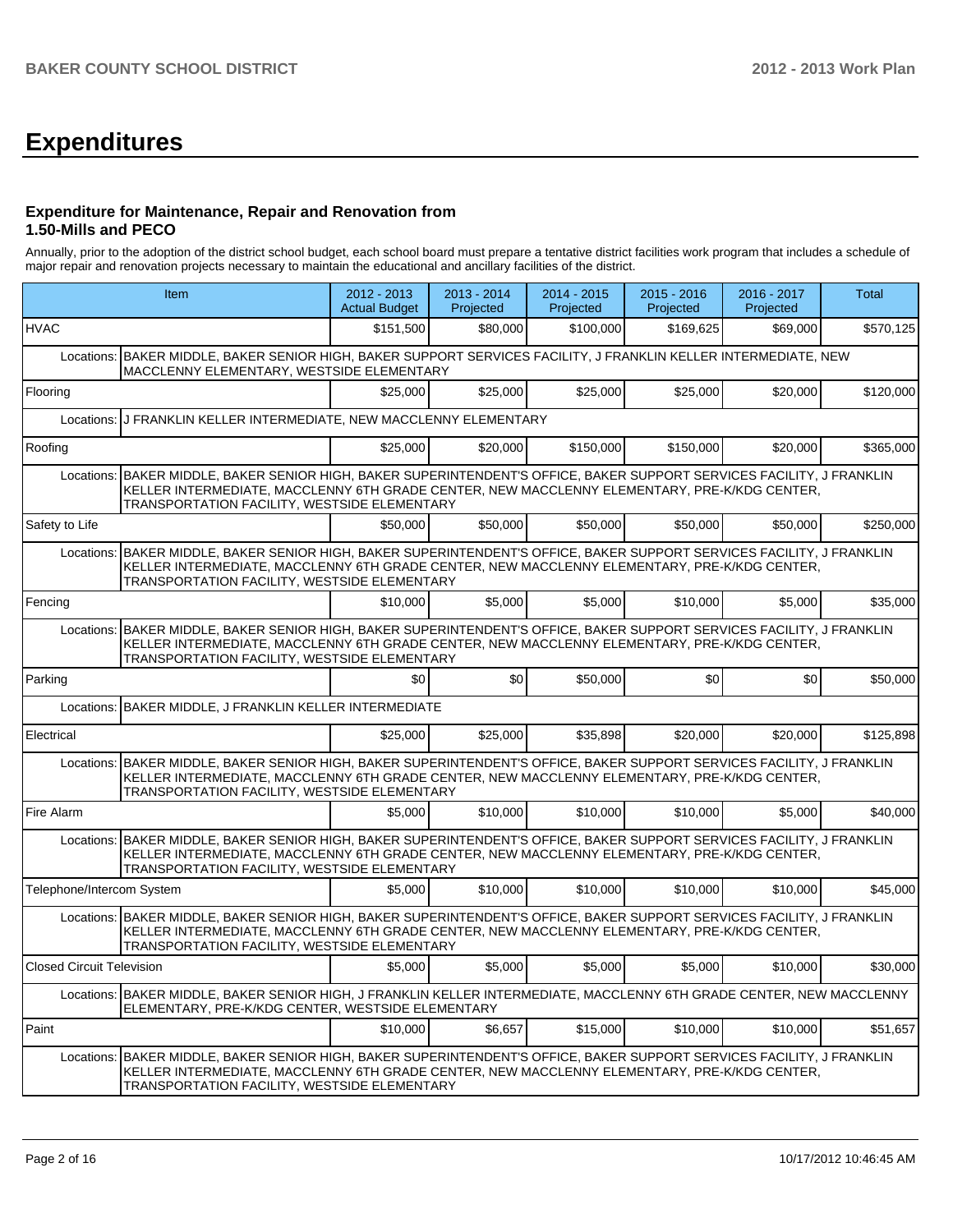# **BAKER COUNTY SCHOOL DISTRICT 2012 - 2013 Work Plan**

| Maintenance/Repair                                                                                                                                                                                                                                                       | \$30,000 | \$219.000 | \$230,000 | \$230,000 | \$250.000 | \$959,000 |  |  |
|--------------------------------------------------------------------------------------------------------------------------------------------------------------------------------------------------------------------------------------------------------------------------|----------|-----------|-----------|-----------|-----------|-----------|--|--|
| Locations: BAKER MIDDLE, BAKER SENIOR HIGH, BAKER SUPERINTENDENT'S OFFICE, BAKER SUPPORT SERVICES FACILITY, J FRANKLIN<br>IKELLER INTERMEDIATE, MACCLENNY 6TH GRADE CENTER, NEW MACCLENNY ELEMENTARY, PRE-K/KDG CENTER,<br>ITRANSPORTATION FACILITY. WESTSIDE ELEMENTARY |          |           |           |           |           |           |  |  |
| \$2,641,680<br>\$685.898<br>Sub Total: I<br>\$689.625<br>\$341,500<br>\$455.6571<br>\$469,000                                                                                                                                                                            |          |           |           |           |           |           |  |  |

| <b>PECO Maintenance Expenditures</b> | \$0       | \$258,547     | \$317,048 | \$341,097 | \$0       | \$916,692       |
|--------------------------------------|-----------|---------------|-----------|-----------|-----------|-----------------|
| 1.50 Mill Sub Total: I               | \$341,500 | \$197.<br>110 | \$368,850 | \$348.528 | \$469,000 | ,724,988<br>ـ ሳ |

No items have been specified.

| Total: | \$341.500<br>\$455,657 | \$685,898 | \$689.625 | \$469,000 | .680<br>2.641 |
|--------|------------------------|-----------|-----------|-----------|---------------|
|--------|------------------------|-----------|-----------|-----------|---------------|

### **Local 1.50 Mill Expenditure For Maintenance, Repair and Renovation**

Anticipated expenditures expected from local funding sources over the years covered by the current work plan.

| Item                                                         | $2012 - 2013$<br><b>Actual Budget</b> | $2013 - 2014$<br>Projected | $2014 - 2015$<br>Projected | 2015 - 2016<br>Projected | 2016 - 2017<br>Projected | <b>Total</b>     |
|--------------------------------------------------------------|---------------------------------------|----------------------------|----------------------------|--------------------------|--------------------------|------------------|
| Remaining Maint and Repair from 1.5 Mills                    | \$341,500                             | \$197,110                  | \$368,850                  | \$348,528                | \$469,000                | \$1,724,988      |
| Maintenance/Repair Salaries                                  | \$0                                   | \$0                        | \$0                        | \$0                      | \$0                      | \$0              |
| <b>School Bus Purchases</b>                                  | \$320,000                             | \$400,000                  | \$600,000                  | \$600,000                | \$300,000                | \$2,220,000      |
| <b>Other Vehicle Purchases</b>                               | \$0                                   | \$0                        | \$0                        | \$0                      | \$0                      | \$0 <sub>1</sub> |
| Capital Outlay Equipment                                     | \$500,000                             | \$172,768                  | \$167,666                  | \$250,000                | \$300,525                | \$1,390,959      |
| Rent/Lease Payments                                          | \$0                                   | \$0                        | \$0                        | \$0                      | \$0                      | \$0              |
| <b>COP Debt Service</b>                                      | \$424,411                             | \$170,000                  | \$170,000                  | \$170,000                | \$170,000                | \$1,104,411      |
| Rent/Lease Relocatables                                      | \$0                                   | \$0                        | \$0                        | \$0                      | \$0                      | \$0              |
| <b>Environmental Problems</b>                                | \$0                                   | \$0                        | \$20,000                   | \$0                      | \$0                      | \$20,000         |
| s.1011.14 Debt Service                                       | \$0                                   | \$0                        | \$0                        | \$0                      | \$0                      | \$0              |
| <b>Special Facilities Construction Account</b>               | \$0                                   | \$0                        | \$0                        | \$0                      | \$0                      | \$0              |
| Premiums for Property Casualty Insurance - 1011.71<br>(4a,b) | \$0                                   | \$0                        | \$0                        | \$0                      | \$0                      | \$0              |
| Qualified School Construction Bonds (QSCB)                   | \$0                                   | \$0                        | \$0                        | \$0                      | \$0                      | \$0              |
| Qualified Zone Academy Bonds (QZAB)                          | \$0                                   | \$0                        | \$0                        | \$0                      | \$0                      | \$0              |
| <b>Local Expenditure Totals:</b>                             | \$1,585,911                           | \$939,878                  | \$1,326,516                | \$1,368,528              | \$1,239,525              | \$6,460,358      |
|                                                              |                                       |                            |                            |                          |                          |                  |

# **Revenue**

## **1.50 Mill Revenue Source**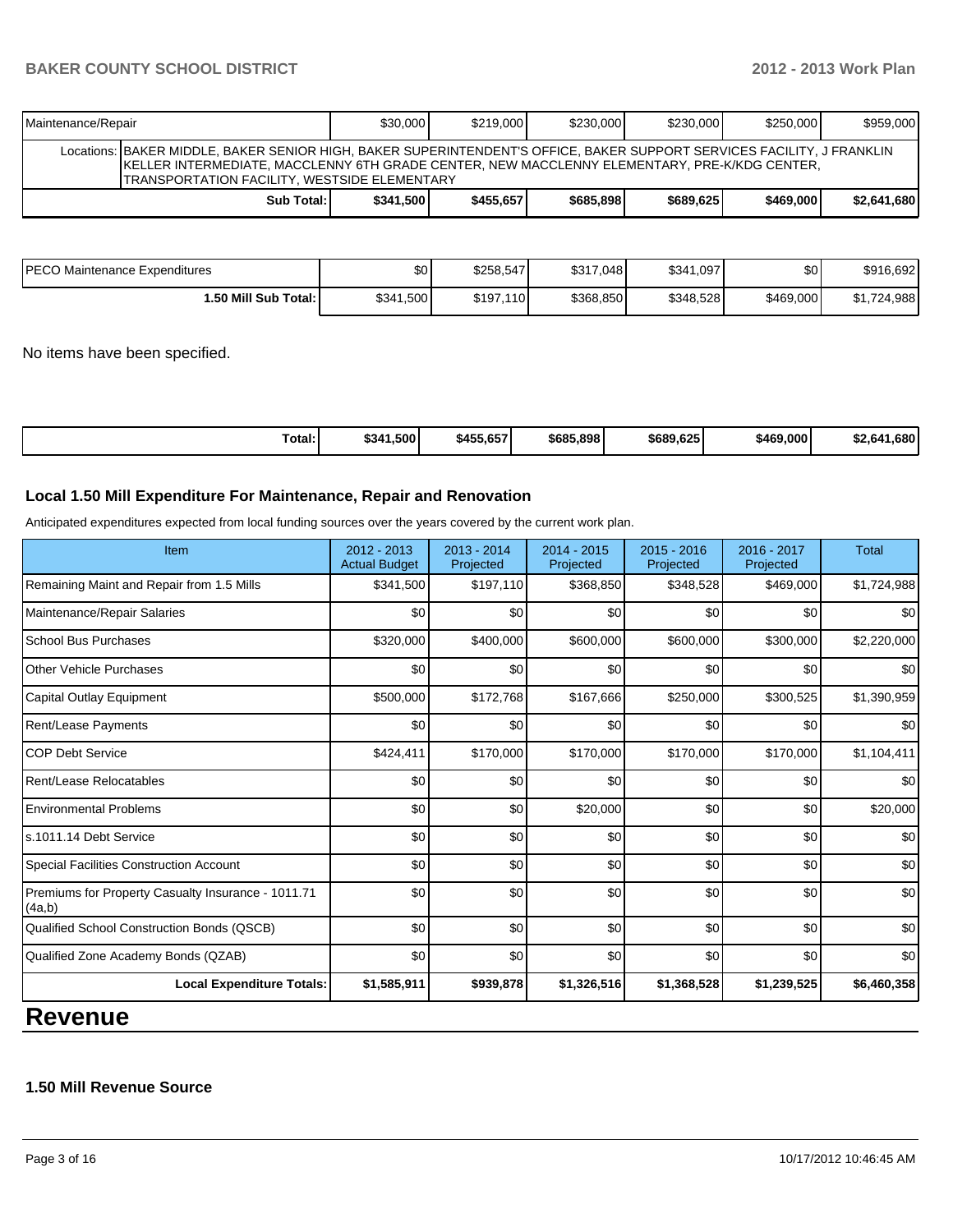Schedule of Estimated Capital Outlay Revenue from each currently approved source which is estimated to be available for expenditures on the projects included in the tentative district facilities work program. All amounts are NET after considering carryover balances, interest earned, new COP's, 1011.14 and 1011.15 loans, etc. Districts cannot use 1.5-Mill funds for salaries except for those explicitly associated with maintenance/repair projects. (1011.71 (5), F.S.)

| Item                                                                                | Fund | $2012 - 2013$<br><b>Actual Value</b> | $2013 - 2014$<br>Projected | 2014 - 2015<br>Projected | $2015 - 2016$<br>Projected | 2016 - 2017<br>Projected | Total           |
|-------------------------------------------------------------------------------------|------|--------------------------------------|----------------------------|--------------------------|----------------------------|--------------------------|-----------------|
| $(1)$ Non-exempt property<br>lassessed valuation                                    |      | \$832,758,312                        | \$848,400,000              | \$882,700,000            | \$931,000,000              | \$1,068,100,000          | \$4,562,958,312 |
| (2) The Millege projected for<br>discretionary capital outlay per<br>ls.1011.71     |      | 1.50                                 | 1.50 I                     | 1.50                     | 1.50                       | 1.50                     |                 |
| $(3)$ Full value of the 1.50-Mill<br>discretionary capital outlay per<br>ls.1011.71 |      | \$1,399,034                          | \$1,425,312                | \$1,482,936              | \$1,564,080                | \$1,794,408              | \$7,665,770     |
| $(4)$ Value of the portion of the 1.50<br>-Mill ACTUALLY levied                     | 370  | \$1,199,172                          | \$1,221,696                | \$1,271,088              | \$1,340,640                | \$1,538,064              | \$6,570,660     |
| $(5)$ Difference of lines (3) and (4)                                               |      | \$199,862                            | \$203,616                  | \$211,848                | \$223,440                  | \$256,344                | \$1,095,110     |

## **PECO Revenue Source**

The figure in the row designated "PECO Maintenance" will be subtracted from funds available for new construction because PECO maintenance dollars cannot be used for new construction.

| Item                                  | Fund | $2012 - 2013$<br><b>Actual Budget</b> | $2013 - 2014$<br>Projected | $2014 - 2015$<br>Projected | $2015 - 2016$<br>Projected | $2016 - 2017$<br>Projected | Total       |
|---------------------------------------|------|---------------------------------------|----------------------------|----------------------------|----------------------------|----------------------------|-------------|
| <b>PECO New Construction</b>          | 340  | \$0                                   | \$74,708                   | \$53.967                   | \$26,427                   | \$0 <sub>1</sub>           | \$155,102   |
| <b>IPECO Maintenance Expenditures</b> |      | \$0                                   | \$258,547                  | \$317.048                  | \$341.097                  | \$0 <sub>1</sub>           | \$916,692   |
|                                       |      | \$0                                   | \$333.255                  | \$371.015                  | \$367.524                  | <b>\$01</b>                | \$1,071,794 |

#### **CO & DS Revenue Source**

Revenue from Capital Outlay and Debt Service funds.

| Item                                              | Fund | 2012 - 2013<br><b>Actual Budget</b> | $2013 - 2014$<br>Projected | $2014 - 2015$<br>Projected | $2015 - 2016$<br>Projected | $2016 - 2017$<br>Projected | Total     |
|---------------------------------------------------|------|-------------------------------------|----------------------------|----------------------------|----------------------------|----------------------------|-----------|
| CO & DS Cash Flow-through<br><b>I</b> Distributed | 360  | \$49.628                            | \$49,628                   | \$49.628                   | \$49.628                   | \$49.628                   | \$248,140 |
| ICO & DS Interest on<br>Undistributed CO          | 360  | \$1,833                             | \$1,833                    | \$1,833                    | \$1,833                    | \$1,833                    | \$9,165   |
|                                                   |      | \$51,461                            | \$51,461                   | \$51,461                   | \$51,461                   | \$51,461                   | \$257,305 |

#### **Fair Share Revenue Source**

All legally binding commitments for proportionate fair-share mitigation for impacts on public school facilities must be included in the 5-year district work program.

Nothing reported for this section.

#### **Sales Surtax Referendum**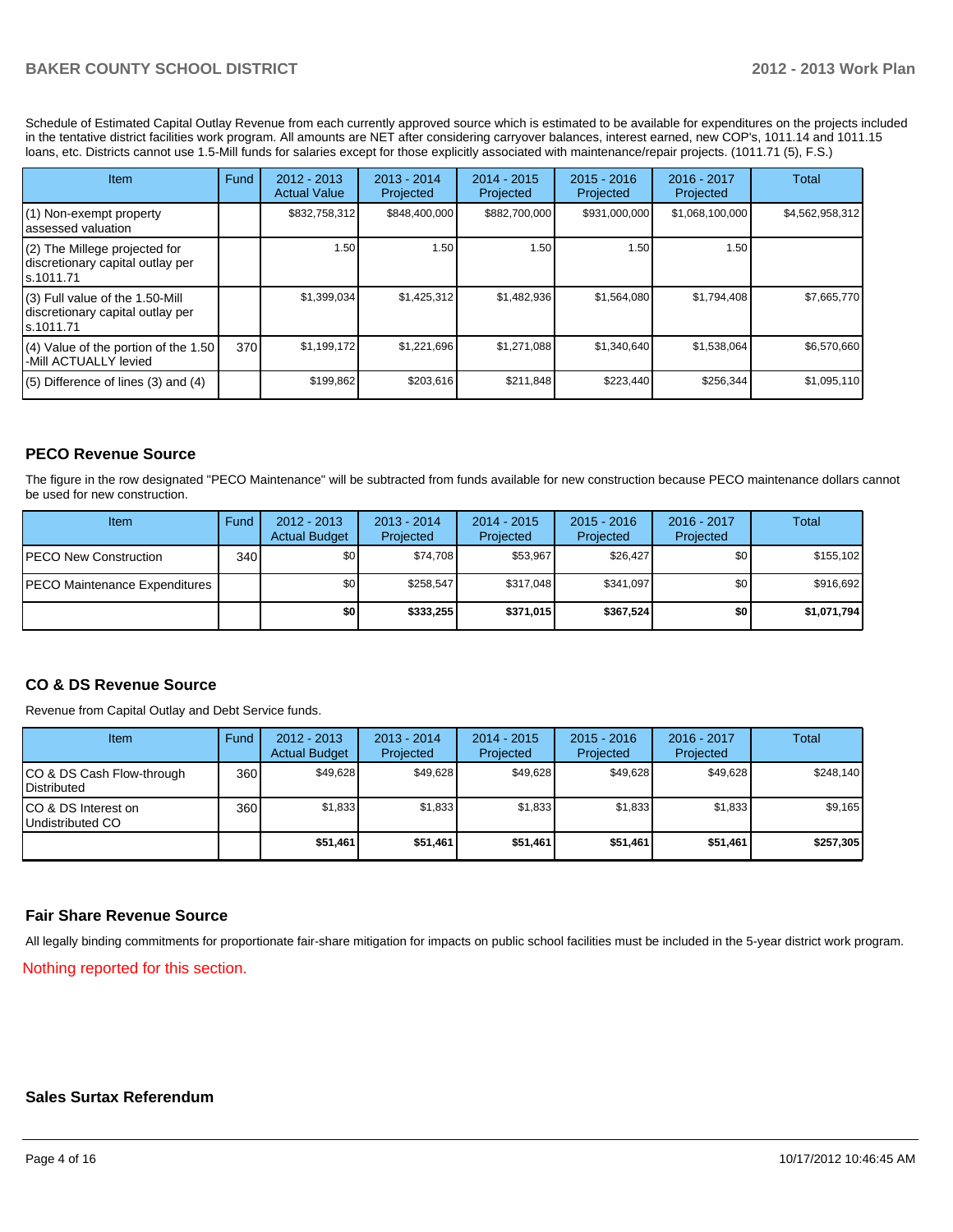Specific information about any referendum for a 1-cent or ½-cent surtax referendum during the previous year.

**Did the school district hold a surtax referendum during the past fiscal year 2011 - 2012?**

No

## **Additional Revenue Source**

Any additional revenue sources

| Item                                                                                                                      | 2012 - 2013<br><b>Actual Value</b> | 2013 - 2014<br>Projected | 2014 - 2015<br>Projected | $2015 - 2016$<br>Projected | 2016 - 2017<br>Projected | <b>Total</b> |
|---------------------------------------------------------------------------------------------------------------------------|------------------------------------|--------------------------|--------------------------|----------------------------|--------------------------|--------------|
| Proceeds from a s.1011.14/15 F.S. Loans                                                                                   | \$0                                | \$0                      | \$0                      | \$0                        | \$0                      | \$0          |
| District Bonds - Voted local bond<br>referendum proceeds per s.9, Art VII<br><b>State Constitution</b>                    | \$0                                | \$0                      | \$0                      | \$0                        | \$0                      | \$0          |
| Proceeds from Special Act Bonds                                                                                           | \$0                                | \$0                      | \$0                      | \$0                        | \$0                      | \$0          |
| Estimated Revenue from CO & DS Bond<br>Sale                                                                               | \$0                                | \$0                      | \$0                      | \$0                        | \$0                      | \$0          |
| Proceeds from Voted Capital<br>Improvements millage                                                                       | \$0                                | \$0                      | \$0                      | \$0                        | \$0                      | \$0          |
| Other Revenue for Other Capital Projects                                                                                  | \$0                                | \$0                      | \$0                      | \$0                        | \$0                      | \$0          |
| Proceeds from 1/2 cent sales surtax<br>authorized by school board                                                         | \$0                                | \$0                      | \$0                      | \$0                        | \$0                      | \$0          |
| Proceeds from local governmental<br>infrastructure sales surtax                                                           | \$0                                | \$0                      | \$0                      | \$0                        | \$0                      | \$0          |
| Proceeds from Certificates of<br>Participation (COP's) Sale                                                               | \$0                                | \$0                      | \$0                      | \$0                        | \$0                      | \$0          |
| Classrooms First Bond proceeds amount<br>authorized in FY 1997-98                                                         | \$0                                | \$0                      | \$0                      | \$0                        | \$0                      | \$0          |
| <b>Classrooms for Kids</b>                                                                                                | \$0                                | \$0                      | \$0                      | \$0                        | \$0                      | \$0          |
| <b>District Equity Recognition</b>                                                                                        | \$0                                | \$0                      | \$0                      | \$0                        | \$0                      | \$0          |
| <b>Federal Grants</b>                                                                                                     | \$0                                | \$0                      | \$0                      | \$0                        | \$0                      | \$0          |
| Proportionate share mitigation (actual<br>cash revenue only, not in kind donations)                                       | \$0                                | \$0                      | \$0                      | \$0                        | \$0                      | \$0          |
| Impact fees received                                                                                                      | \$50,000                           | \$50,000                 | \$50,000                 | \$50,000                   | \$50,000                 | \$250,000    |
| Private donations                                                                                                         | \$0                                | \$0                      | \$0                      | \$0                        | \$0                      | \$0          |
| Grants from local governments or not-for-<br>profit organizations                                                         | \$0                                | \$0                      | \$0                      | \$0                        | \$0                      | \$0          |
| Interest, Including Profit On Investment                                                                                  | \$0                                | \$0                      | \$0                      | \$0                        | \$0                      | \$0          |
| Revenue from Bonds pledging proceeds<br>from 1 cent or 1/2 cent Sales Surtax                                              | \$0                                | \$0                      | \$0                      | \$0                        | \$0                      | \$0          |
| <b>Total Fund Balance Carried Forward</b>                                                                                 | \$1,093,374                        | \$308,096                | \$200,000                | \$0                        | \$0                      | \$1,601,470  |
| General Capital Outlay Obligated Fund<br><b>Balance Carried Forward From Total</b><br><b>Fund Balance Carried Forward</b> | \$0                                | \$0                      | \$0                      | \$0                        | \$0                      | \$0          |
| <b>Special Facilities Construction Account</b>                                                                            | \$0                                | \$0                      | \$0                      | \$0                        | \$0                      | \$0          |
| One Cent - 1/2 Cent Sales Surtax Debt<br>Service From Total Fund Balance Carried<br>Forward                               | \$0                                | \$0                      | \$0                      | \$0                        | \$0                      | \$0          |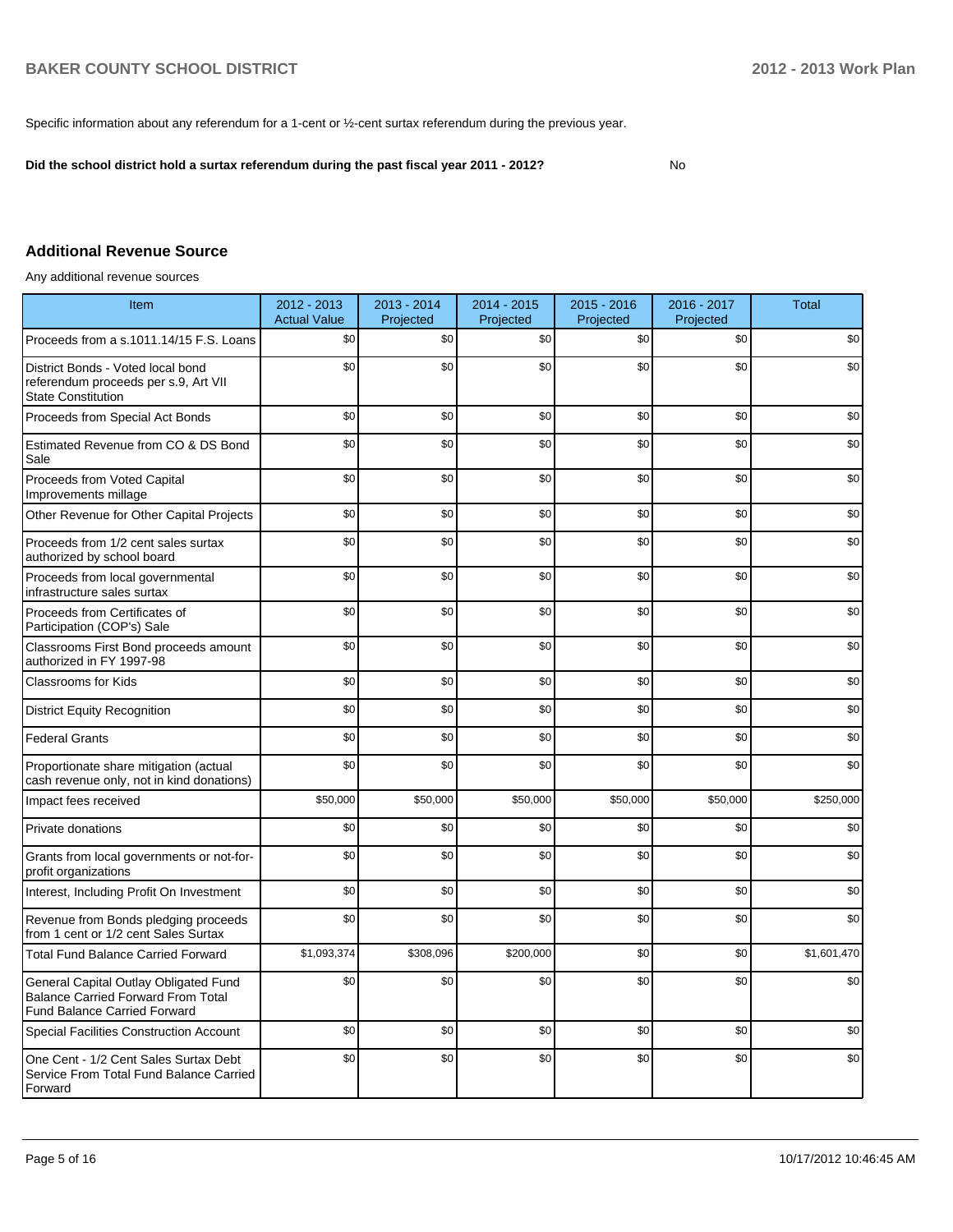| Capital Outlay Projects Funds Balance<br><b>ICarried Forward From Total Fund</b><br><b>Balance Carried Forward</b> | (S308.096) | (S200.000) | \$0       | \$O I      | \$0 <sub>1</sub> | (\$508,096) |
|--------------------------------------------------------------------------------------------------------------------|------------|------------|-----------|------------|------------------|-------------|
| Subtotall                                                                                                          | \$835.278  | \$158,096  | \$250,000 | \$50.000 l | \$50,000         | \$1.343.374 |

# **Total Revenue Summary**

| <b>Item Name</b>                                           | 2012 - 2013<br><b>Budget</b> | $2013 - 2014$<br>Projected | $2014 - 2015$<br>Projected | $2015 - 2016$<br>Projected | 2016 - 2017<br>Projected | <b>Five Year Total</b> |
|------------------------------------------------------------|------------------------------|----------------------------|----------------------------|----------------------------|--------------------------|------------------------|
| Local 1.5 Mill Discretionary Capital Outlay<br>l Revenue   | \$1,199,172                  | \$1,221,696                | \$1,271,088                | \$1,340,640                | \$1,538,064              | \$6,570,660            |
| PECO and 1.5 Mill Maint and Other 1.5<br>Mill Expenditures | (S1, 585, 911)               | (S939, 878)                | (\$1,326,516)              | (S1, 368, 528)             | (\$1,239,525)            | $(\$6,460,358)$        |
| IPECO Maintenance Revenue                                  | \$0                          | \$258.547                  | \$317.048                  | \$341.097                  | \$0                      | \$916,692              |
| Available 1.50 Mill for New<br><b>Construction</b>         | ( \$386, 739)                | \$281,818                  | (\$55,428)                 | (\$27,888)                 | \$298,539                | \$110,302              |

| <b>Item Name</b>                      | 2012 - 2013<br><b>Budget</b> | $2013 - 2014$<br>Projected | $2014 - 2015$<br>Projected | $2015 - 2016$<br>Projected | 2016 - 2017<br>Projected | <b>Five Year Total</b> |
|---------------------------------------|------------------------------|----------------------------|----------------------------|----------------------------|--------------------------|------------------------|
| ICO & DS Revenue                      | \$51,461                     | \$51,461                   | \$51,461                   | \$51,461                   | \$51,461                 | \$257,305              |
| <b>IPECO New Construction Revenue</b> | \$0                          | \$74,708                   | \$53,967                   | \$26,427                   | \$0 <sub>1</sub>         | \$155,102              |
| Other/Additional Revenue              | \$835,278                    | \$158,096                  | \$250,000                  | \$50,000                   | \$50,000                 | \$1,343,374            |
| <b>Total Additional Revenuel</b>      | \$886,739                    | \$284,265                  | \$355,428                  | \$127,888                  | \$101.461                | \$1,755,781            |
| <b>Total Available Revenue</b>        | \$500,000                    | \$566,083                  | \$300,000                  | \$100,000                  | \$400,000                | \$1,866,083            |

# **Project Schedules**

# **Capacity Project Schedules**

A schedule of capital outlay projects necessary to ensure the availability of satisfactory classrooms for the projected student enrollment in K-12 programs.

Nothing reported for this section.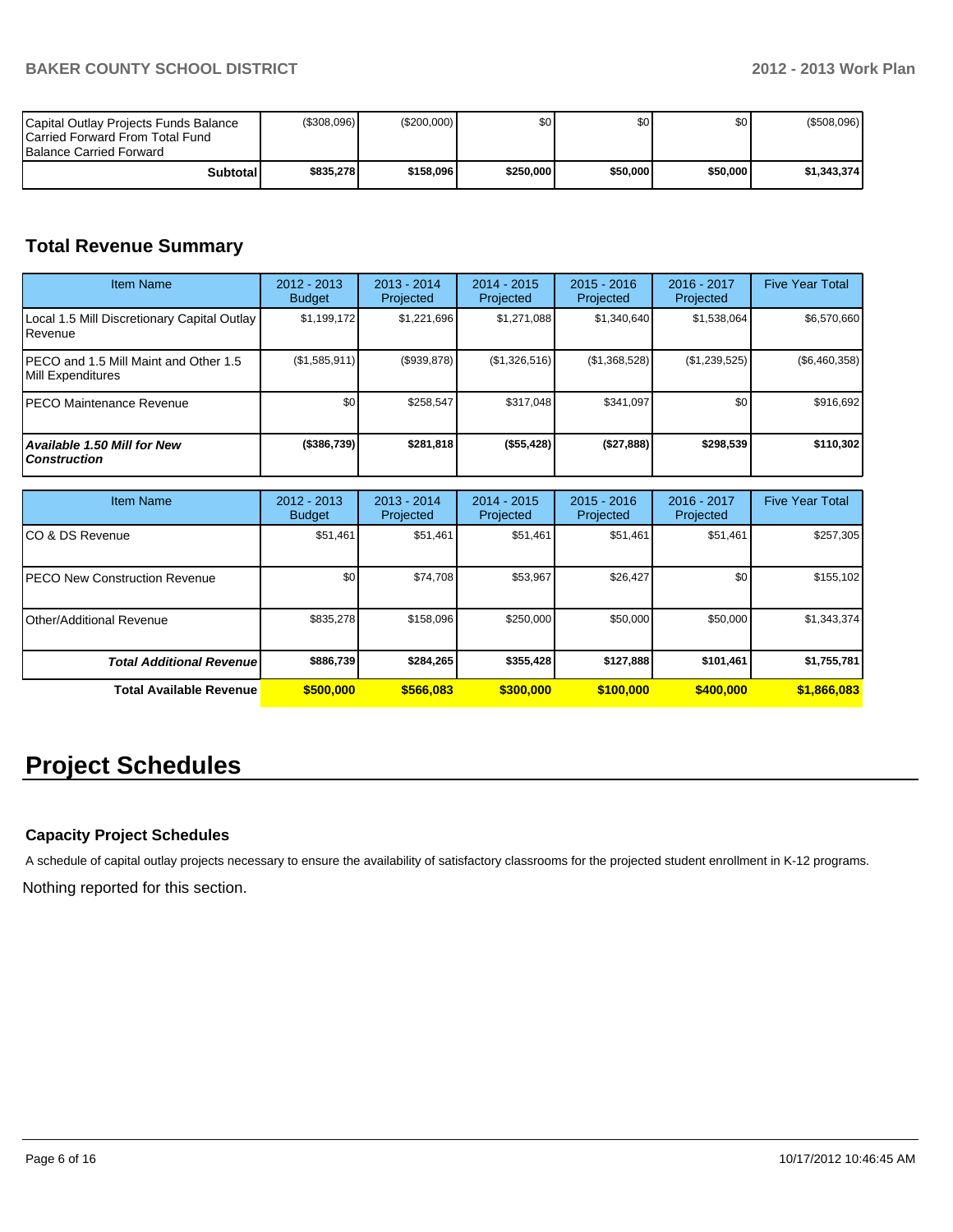| <b>Planned Cost:</b>     |  |  |  |
|--------------------------|--|--|--|
| <b>Student Stations:</b> |  |  |  |
| <b>Total Classrooms:</b> |  |  |  |
| Gross Sq Ft:             |  |  |  |

### **Other Project Schedules**

Major renovations, remodeling, and additions of capital outlay projects that do not add capacity to schools.

| <b>Project Description</b>                                     | Location | $2012 - 2013$<br><b>Actual Budget</b> | $2013 - 2014$<br>Projected | 2014 - 2015<br>Projected | $2015 - 2016$<br>Projected | $2016 - 2017$<br>Projected | <b>Total</b>    | Funded |
|----------------------------------------------------------------|----------|---------------------------------------|----------------------------|--------------------------|----------------------------|----------------------------|-----------------|--------|
| Upgrade the A/C system at the BAKER SENIOR HIGH<br>High School |          | \$500,000                             | \$566,083                  | \$300,000                | \$100,000                  | \$400,000                  | \$1,866,083 Yes |        |
|                                                                |          | \$500,000                             | \$566,083                  | \$300,000                | \$100,000                  | \$400,000                  | \$1.866,083     |        |

#### **Additional Project Schedules**

Any projects that are not identified in the last approved educational plant survey.

Nothing reported for this section.

## **Non Funded Growth Management Project Schedules**

Schedule indicating which projects, due to planned development, that CANNOT be funded from current revenues projected over the next five years.

Nothing reported for this section.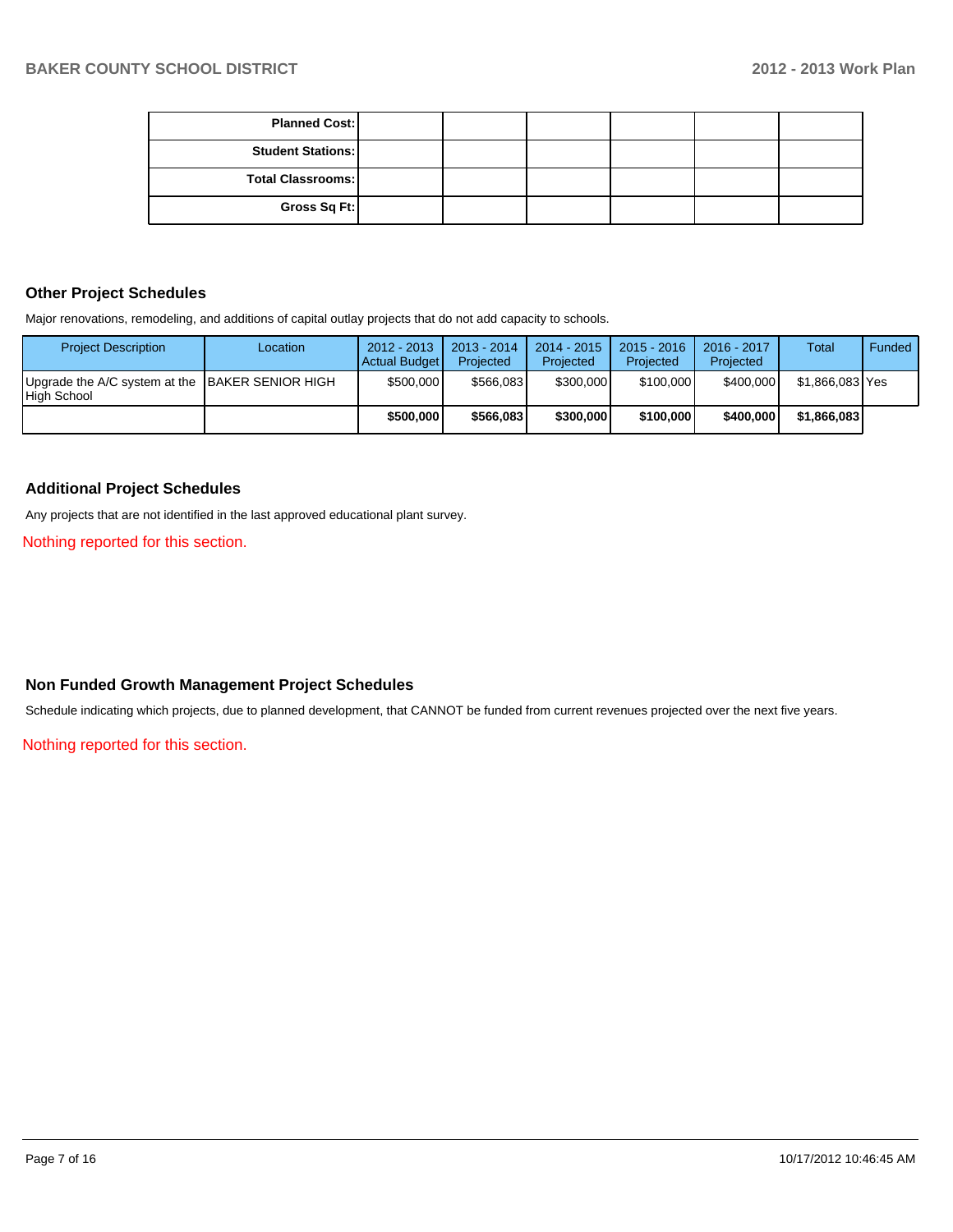# **Tracking**

## **Capacity Tracking**

| Location                                        | $2012 -$<br>2013 Satis.<br>Stu. Sta. | Actual<br>$2012 -$<br>2013 FISH<br>Capacity | Actual<br>$2011 -$<br>2012<br><b>COFTE</b> | # Class<br><b>Rooms</b> | Actual<br>Average<br>$2012 -$<br>2013 Class<br><b>Size</b> | Actual<br>$2012 -$<br>2013<br><b>Utilization</b> | <b>New</b><br>Stu.<br>Capacity | <b>New</b><br>Rooms to<br>be<br>Added/Re<br>moved | Projected<br>$2016 -$<br>2017<br><b>COFTE</b> | Projected<br>$2016 -$<br>2017<br><b>Utilization</b> | Projected<br>$2016 -$<br>2017 Class<br><b>Size</b> |
|-------------------------------------------------|--------------------------------------|---------------------------------------------|--------------------------------------------|-------------------------|------------------------------------------------------------|--------------------------------------------------|--------------------------------|---------------------------------------------------|-----------------------------------------------|-----------------------------------------------------|----------------------------------------------------|
| IBAKER SENIOR HIGH                              | 1,871                                | 1,777                                       | 1,236                                      | 80                      | 15                                                         | 70.00 %                                          | 0                              | ∩                                                 | 1,252                                         | 70.00%                                              | 16                                                 |
| MACCLENNY 6TH<br>IGRADE CENTER                  | 138                                  | 138                                         | 47                                         | 7                       | 7                                                          | 34.00 %                                          | 0                              | $\Omega$                                          | 40                                            | 29.00 %                                             | 6                                                  |
| <b>J FRANKLIN KELLER</b><br><b>INTERMEDIATE</b> | 971                                  | 971                                         | 780                                        | 45                      | 17                                                         | 80.00 %                                          | 0                              | $\Omega$                                          | 688                                           | 71.00 %                                             | 15                                                 |
| <b>IBAKER MIDDLE</b>                            | 1,574                                | 1,416                                       | 1,069                                      | 66                      | 16                                                         | 75.00 %                                          | 0                              | $\Omega$                                          | 1,080                                         | 76.00 %                                             | 16                                                 |
| <b>WESTSIDE</b><br>IELEMENTARY                  | 824                                  | 824                                         | 631                                        | 22                      | 29                                                         | 77.00 %                                          | $\Omega$                       | $\Omega$                                          | 588                                           | 71.00 %                                             | 27                                                 |
| <b>NEW MACCLENNY</b><br>IELEMENTARY             | 655                                  | 655                                         | 622                                        | 37                      | 17                                                         | 95.00 %                                          | <sup>0</sup>                   | $\Omega$                                          | 588                                           | 90.00 %                                             | 16                                                 |
| IPRE-K/KDG CENTER                               | 630                                  | 630                                         | 425                                        | 35                      | 12                                                         | 67.00 %                                          | 0                              | $\Omega$                                          | 400                                           | 63.00 %                                             | 11                                                 |
|                                                 | 6,663                                | 6,411                                       | 4,810                                      | 292                     | 16                                                         | 75.02 %                                          | U                              | O                                                 | 4,636                                         | 72.31 %                                             | 16                                                 |

The COFTE Projected Total (4,636) for 2016 - 2017 must match the Official Forecasted COFTE Total (4,636 ) for 2016 - 2017 before this section can be completed. In the event that the COFTE Projected Total does not match the Official forecasted COFTE, then the Balanced Projected COFTE Table should be used to balance COFTE.

| Projected COFTE for 2016 - 2017 |       |  |    |  |  |
|---------------------------------|-------|--|----|--|--|
| Elementary (PK-3)               | 1,576 |  |    |  |  |
| Middle (4-8)                    | 1,808 |  | EI |  |  |
| High (9-12)                     | 1,252 |  | M  |  |  |
|                                 | 4,636 |  |    |  |  |

| <b>Grade Level Type</b> | <b>Balanced Projected</b><br>COFTE for 2016 - 2017 |
|-------------------------|----------------------------------------------------|
| Elementary (PK-3)       |                                                    |
| Middle (4-8)            |                                                    |
| High (9-12)             |                                                    |
|                         | 4,636                                              |

#### **Relocatable Replacement**

Number of relocatable classrooms clearly identified and scheduled for replacement in the school board adopted financially feasible 5-year district work program.

| _ocation                          | $-2013$<br>$2012 -$ | 2014<br>$2013 -$ | $2014 - 2015$ | $2015 - 2016$ | 2016 - 2017 | Year 5 Total |
|-----------------------------------|---------------------|------------------|---------------|---------------|-------------|--------------|
| Total Relocatable Replacements: I | ŋ                   |                  |               |               |             |              |

## **Charter Schools Tracking**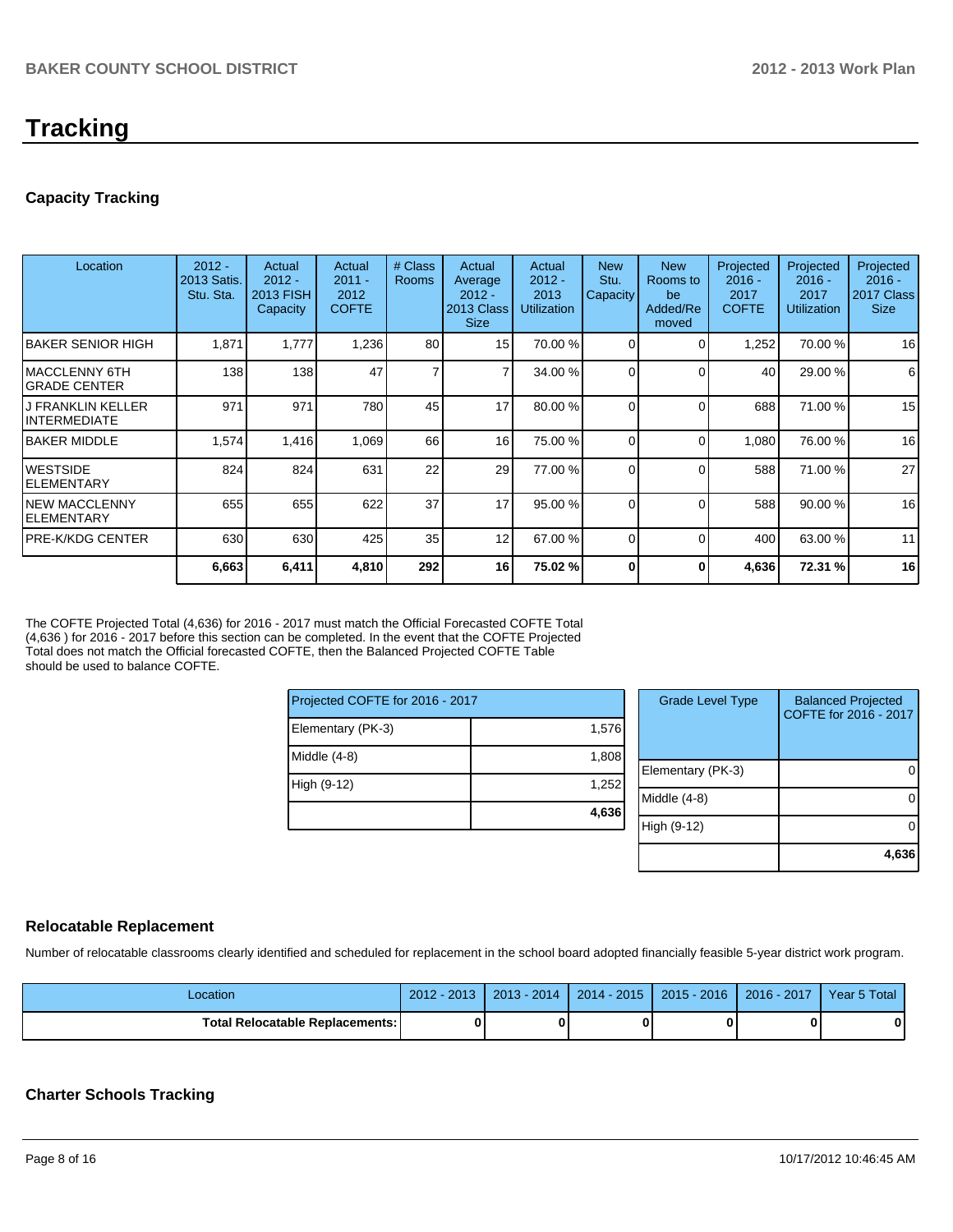Information regarding the use of charter schools.

Nothing reported for this section.

### **Special Purpose Classrooms Tracking**

The number of classrooms that will be used for certain special purposes in the current year, by facility and type of classroom, that the district will, 1), not use for educational purposes, and 2), the co-teaching classrooms that are not open plan classrooms and will be used for educational purposes.

| School                               | <b>School Type</b>                   | # of Elementary $\vert$ # of Middle 4-8<br>K-3 Classrooms I | <b>Classrooms</b>                    | # of High $9-12$<br><b>Classrooms</b> | # of $ESE$<br><b>Classrooms</b> | # of Combo<br><b>Classrooms</b> | Total<br><b>Classrooms</b> |
|--------------------------------------|--------------------------------------|-------------------------------------------------------------|--------------------------------------|---------------------------------------|---------------------------------|---------------------------------|----------------------------|
|                                      | <b>Total Educational Classrooms:</b> |                                                             |                                      |                                       |                                 |                                 |                            |
| School                               | <b>School Type</b>                   | $#$ of Elementary<br>K-3 Classrooms I                       | # of Middle 4-8<br><b>Classrooms</b> | # of High $9-12$<br><b>Classrooms</b> | # of $ESE$<br>Classrooms        | # of Combo<br><b>Classrooms</b> | Total<br>Classrooms        |
| <b>Total Co-Teaching Classrooms:</b> |                                      |                                                             |                                      |                                       |                                 |                                 |                            |

#### **Infrastructure Tracking**

**Necessary offsite infrastructure requirements resulting from expansions or new schools. This section should include infrastructure information related to capacity project schedules and other project schedules (Section 4).**

Not Specified

**Proposed location of planned facilities, whether those locations are consistent with the comprehensive plans of all affected local governments, and recommendations for infrastructure and other improvements to land adjacent to existing facilities. Provisions of 1013.33(12), (13) and (14) and 1013.36 must be addressed for new facilities planned within the 1st three years of the plan (Section 5).**

Not Specified

**Consistent with Comp Plan?** No

#### **Net New Classrooms**

The number of classrooms, by grade level and type of construction, that were added during the last fiscal year.

| List the net new classrooms added in the 2011 - 2012 fiscal year.                                                                                       |                              |                                   | List the net new classrooms to be added in the 2012 - 2013 fiscal<br>lvear. |                        |                                                                        |                            |                                 |                        |
|---------------------------------------------------------------------------------------------------------------------------------------------------------|------------------------------|-----------------------------------|-----------------------------------------------------------------------------|------------------------|------------------------------------------------------------------------|----------------------------|---------------------------------|------------------------|
| "Classrooms" is defined as capacity carrying classrooms that are added to increase<br>capacity to enable the district to meet the Class Size Amendment. |                              |                                   |                                                                             |                        | Totals for fiscal year 2012 - 2013 should match totals in Section 15A. |                            |                                 |                        |
| Location                                                                                                                                                | $2011 - 2012$ #<br>Permanent | $2011 - 2012$ #<br><b>Modular</b> | $2011 - 2012$ #<br>Relocatable                                              | $2011 - 2012$<br>Total | $2012 - 2013 \#$<br>Permanent                                          | $2012 - 2013$ #<br>Modular | $2012 - 2013 \#$<br>Relocatable | $2012 - 2013$<br>Total |
| Elementary (PK-3)                                                                                                                                       |                              |                                   |                                                                             |                        |                                                                        |                            |                                 | $\Omega$               |
| Middle (4-8)                                                                                                                                            |                              |                                   |                                                                             |                        |                                                                        |                            |                                 | $\Omega$               |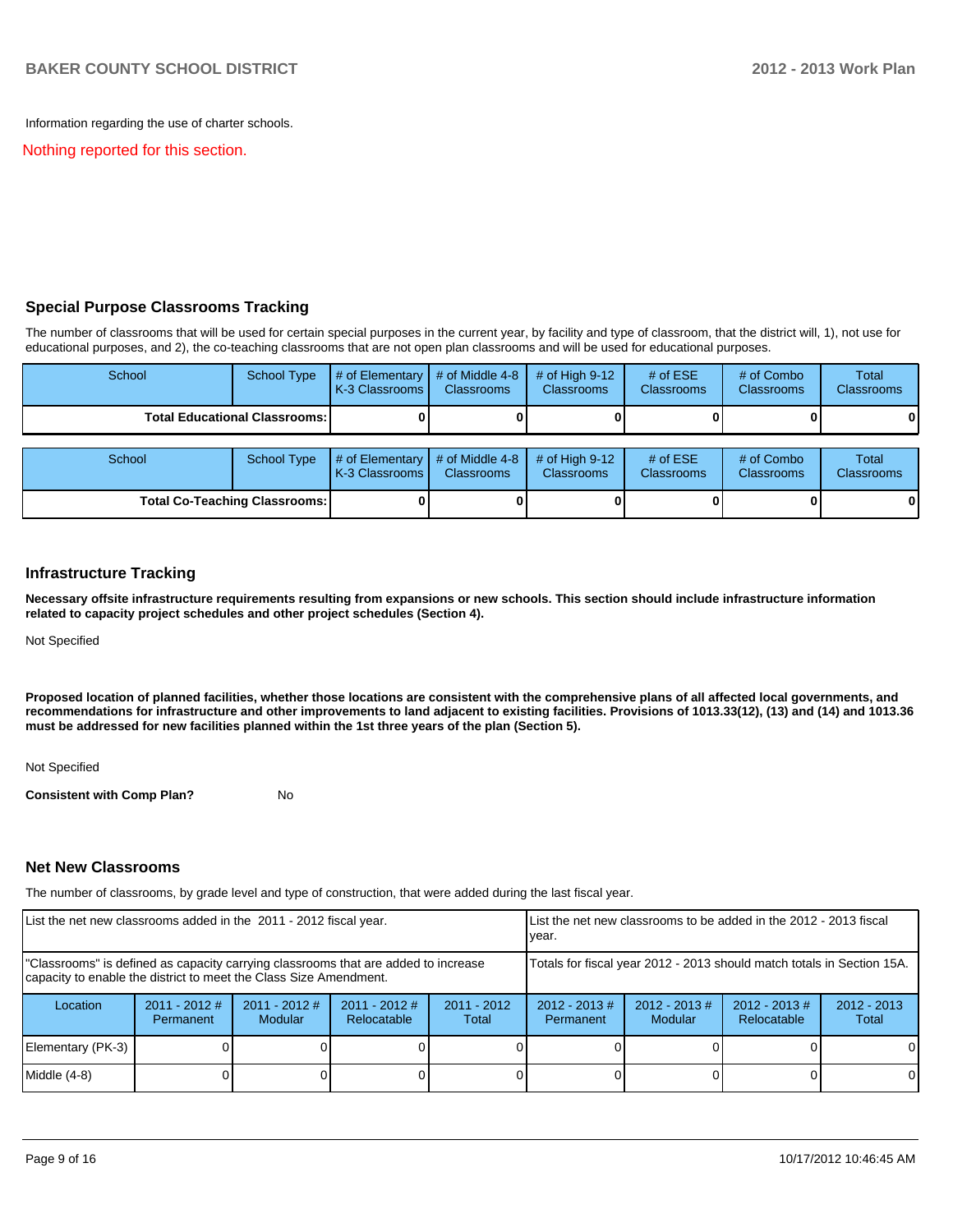| High (9-12) |  |  |  |  |
|-------------|--|--|--|--|
|             |  |  |  |  |

### **Relocatable Student Stations**

Number of students that will be educated in relocatable units, by school, in the current year, and the projected number of students for each of the years in the workplan.

| <b>Site</b>                                       | $2012 - 2013$ | $2013 - 2014$ | 2014 - 2015 | $2015 - 2016$ | 2016 - 2017 | 5 Year Average |
|---------------------------------------------------|---------------|---------------|-------------|---------------|-------------|----------------|
| <b>IBAKER SENIOR HIGH</b>                         | 393           | 393           | 393         | 393           | 393         | 393            |
| IMACCLENNY 6TH GRADE CENTER                       |               |               |             | $\Omega$      | ი           | $\overline{0}$ |
| J FRANKLIN KELLER INTERMEDIATE                    | 169           | 169           | 169         | 169           | 169         | 169            |
| IBAKER MIDDLE                                     | 176           | 176           | 176         | 176           | 176         | 176            |
| IWESTSIDE ELEMENTARY                              | 54            | 54            | 54          | 54            | 54          | 54             |
| INEW MACCLENNY ELEMENTARY                         |               |               |             |               |             | $\Omega$       |
| IPRE-K/KDG CENTER                                 |               |               |             |               |             | $\overline{0}$ |
| Totals for BAKER COUNTY SCHOOL DISTRICT           |               |               |             |               |             |                |
| Total students in relocatables by year.           | 792           | 792           | 792         | 792           | 792         | 792            |
| Total number of COFTE students projected by year. | 4,726         | 4,716         | 4,673       | 4,649         | 4,636       | 4,680          |
| Percent in relocatables by year.                  | 17%           | 17 %          | 17 %        | 17%           | 17 %        | 17 %           |

#### **Leased Facilities Tracking**

Exising leased facilities and plans for the acquisition of leased facilities, including the number of classrooms and student stations, as reported in the educational plant survey, that are planned in that location at the end of the five year workplan.

| Location                          | # of Leased<br>Classrooms 2012 -<br>2013 | <b>FISH Student</b><br><b>Stations</b> | Owner | # of Leased<br>Classrooms 2016 -<br>2017 | <b>FISH Student</b><br><b>Stations</b> |
|-----------------------------------|------------------------------------------|----------------------------------------|-------|------------------------------------------|----------------------------------------|
| <b>IBAKER SENIOR HIGH</b>         |                                          |                                        |       |                                          |                                        |
| <b>WESTSIDE ELEMENTARY</b>        |                                          |                                        |       |                                          |                                        |
| <b>MACCLENNY 6TH GRADE CENTER</b> |                                          |                                        |       |                                          |                                        |
| IJ FRANKLIN KELLER INTERMEDIATE   |                                          |                                        |       |                                          |                                        |
| <b>IBAKER MIDDLE</b>              |                                          |                                        |       |                                          |                                        |
| <b>NEW MACCLENNY ELEMENTARY</b>   |                                          |                                        |       |                                          |                                        |
| <b>PRE-K/KDG CENTER</b>           |                                          |                                        |       |                                          |                                        |
|                                   |                                          |                                        |       |                                          |                                        |

#### **Failed Standard Relocatable Tracking**

Relocatable units currently reported by school, from FISH, and the number of relocatable units identified as 'Failed Standards'.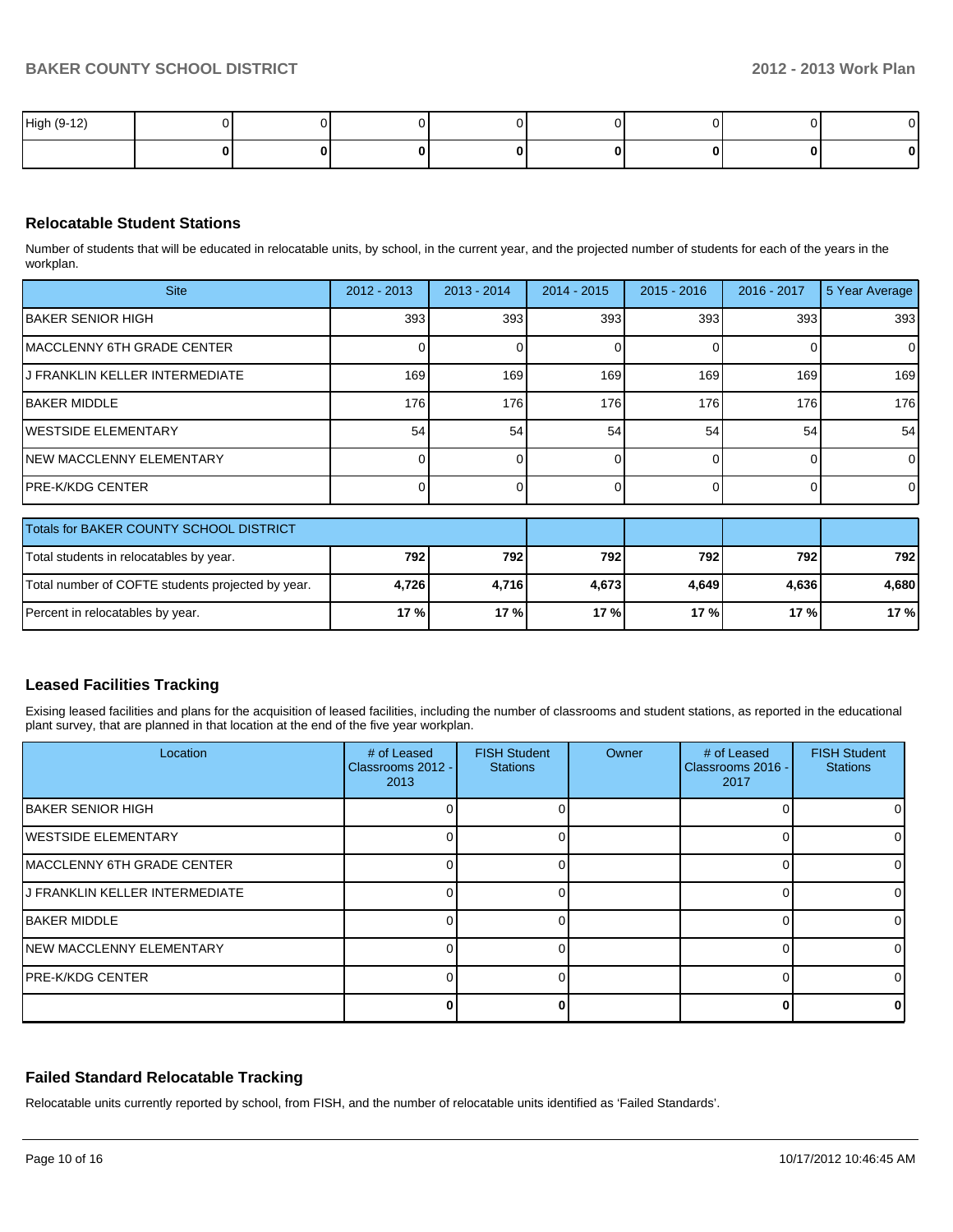Nothing reported for this section.

# **Planning**

### **Class Size Reduction Planning**

**Plans approved by the school board that reduce the need for permanent student stations such as acceptable school capacity levels, redistricting, busing, year-round schools, charter schools, magnet schools, public-private partnerships, multitrack scheduling, grade level organization, block scheduling, or other alternatives.**

Not Specified

## **School Closure Planning**

**Plans for the closure of any school, including plans for disposition of the facility or usage of facility space, and anticipated revenues.**

Not Specified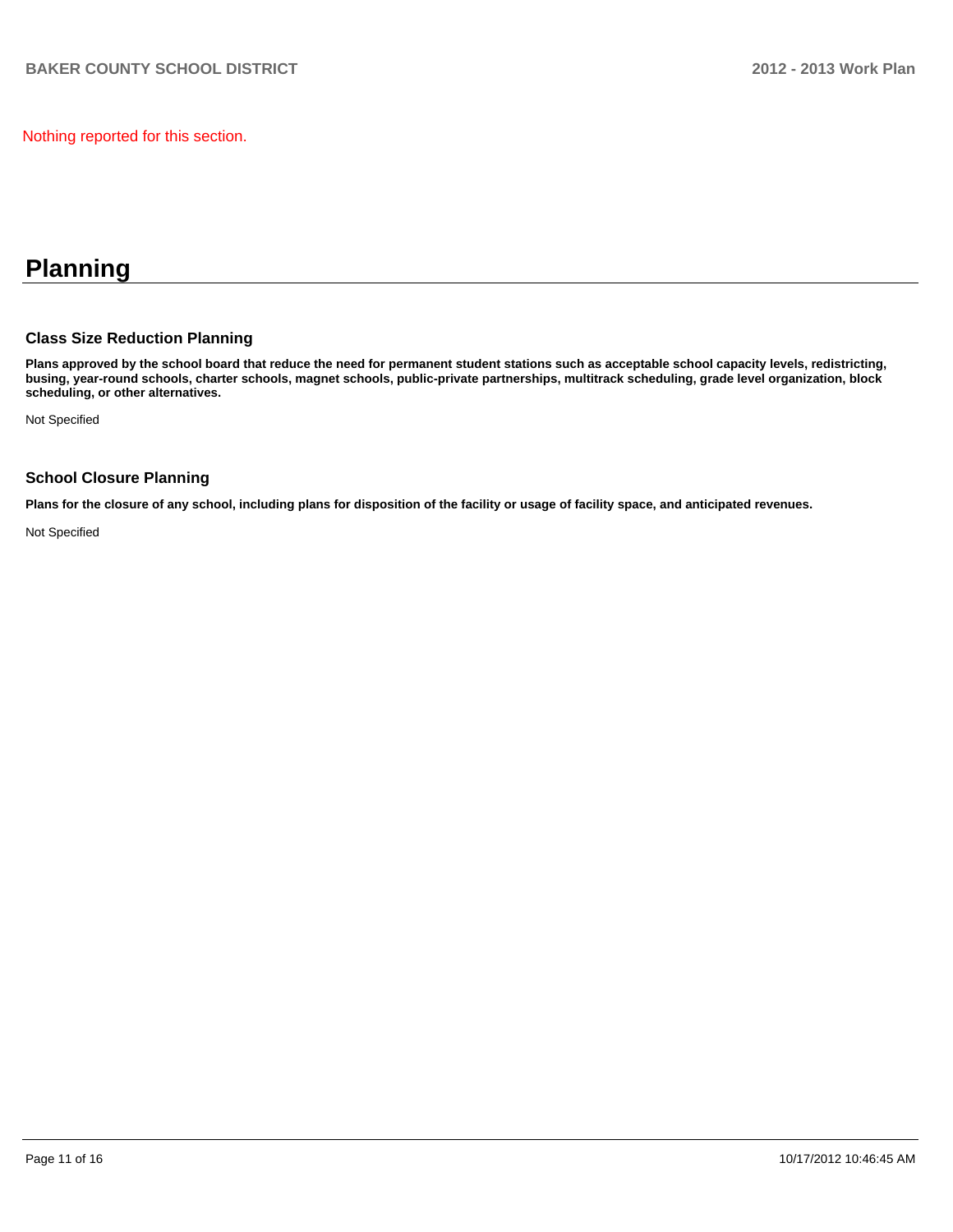# Five Year Survey - Ten Year Capacity **10/17/2012** BAKER COUNTY SCHOOL DISTRICT

**Schedule of capital outlay projects projected to ensure the availability of satisfactory student stations for the projected student enrollment in K - 12 programs for the future 5 years beyond the 5-year district facilities work program.**

| Project                | Location, Community, Quadrant or other general<br>location | <b>Projected Cost</b> |
|------------------------|------------------------------------------------------------|-----------------------|
| new elementary         | Macclenny                                                  | \$20,000,000          |
| new ninth grade center | Baker High                                                 | \$5,000,000           |
|                        |                                                            | \$25,000,000          |

# Five Year Survey - Ten Year Infrastructure

BAKER COUNTY SCHOOL DISTRICT

**10/17/2012**

**Proposed Location of Planned New, Remodeled, or New Additions to Facilities in 6 thru 10 out years (Section 28).**

Baker High School new ninth grade center. New Elementary School and reconfigure current schools to Elementary (K-5), Middle (6-8), High (9-12).

### **Plans for closure of any school, including plans for disposition of the facility or usage of facility space, and anticipated revenues in the 6 thru 10 out years (Section 29).**

Not Specified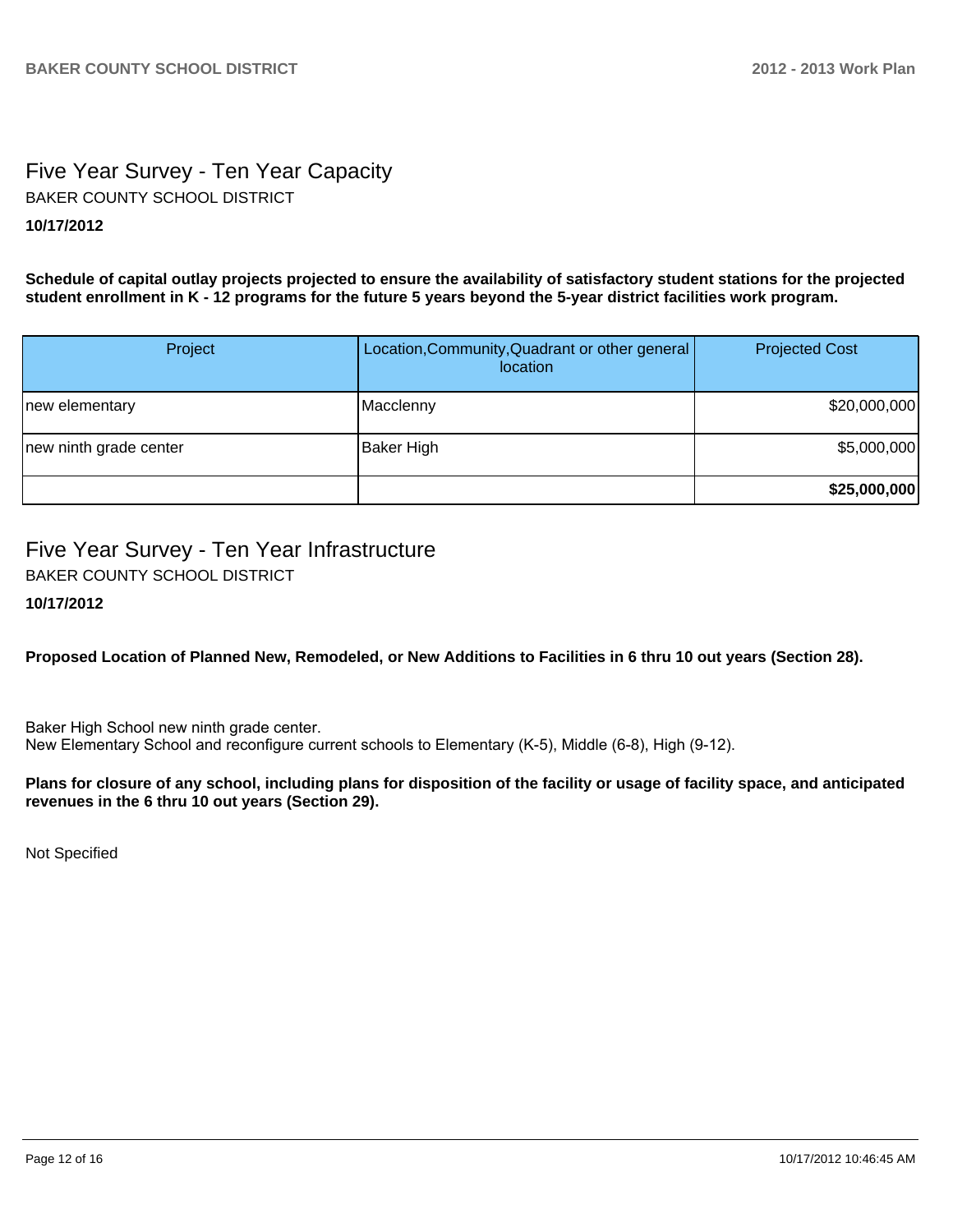# Five Year Survey - Ten Year Maintenance **10/17/2012** BAKER COUNTY SCHOOL DISTRICT

**District projects and locations regarding the projected need for major renovation, repair, and maintenance projects within the district in years 6 - 10 beyond the projects plans detailed in the five years covered by the work plan.**

| Project                            | <b>Projected Cost</b> |
|------------------------------------|-----------------------|
| life safety upgrades               | \$100,000             |
| air conditioning upgrades          | \$500,000             |
| roofing renovations                | \$1,000,000           |
| paving sealing/striping            | \$100,000             |
| electrical upgrades                | \$250,000             |
| flooring upgrades                  | \$150,000             |
| painting renovations               | \$150,000             |
| indoor air quality                 | \$25,000              |
| fire alarm upgrades/certifications | \$75,000              |
| minor projects                     | \$250,000             |
| general renovations                | \$10,000,000          |
|                                    | \$12,600,000          |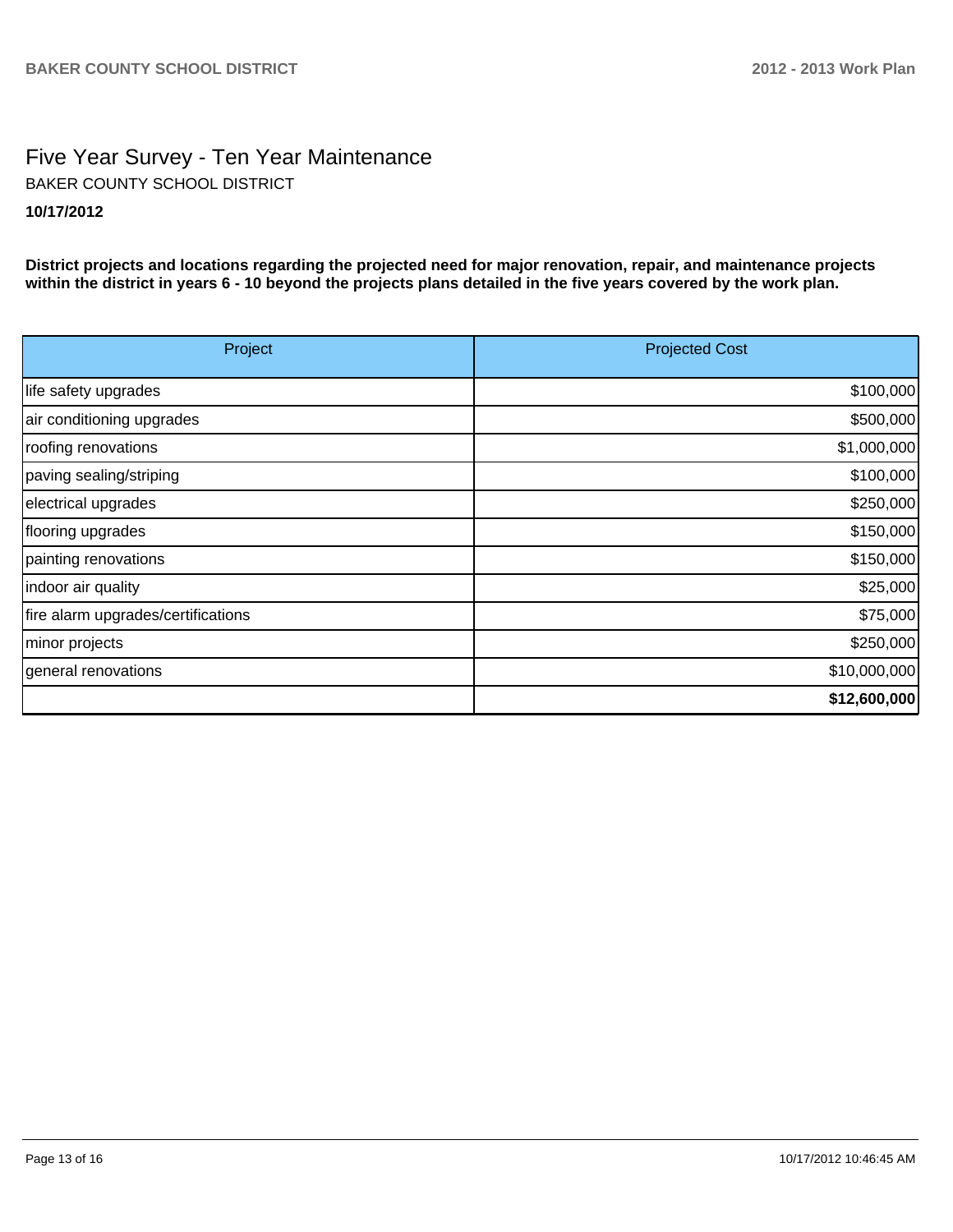# Five Year Survey - Ten Year Utilization **10/17/2012** BAKER COUNTY SCHOOL DISTRICT

**Schedule of planned capital outlay projects identifying the standard grade groupings, capacities, and planned utilization rates of future educational facilities of the district for both permanent and relocatable facilities.**

| <b>Grade Level</b><br>Projections | <b>FISH Student</b><br><b>Stations</b> | <b>Actual FISH</b><br>Capacity | Actual<br><b>COFTE</b> | Actual<br><b>Utilization</b> | Actual new<br><b>Student</b><br>Capacity to be<br>added/remove | Projected<br><b>COFTE</b> | Projected<br><b>Utilization</b> |
|-----------------------------------|----------------------------------------|--------------------------------|------------------------|------------------------------|----------------------------------------------------------------|---------------------------|---------------------------------|
| Elementary -<br>District Totals   | 3,010                                  | 3,010                          | 2,479.55               | 82.38 %                      | 600                                                            | 2,855                     | 79.09 %                         |
| Middle - District<br>Totals       | 1,819                                  | 1,636                          | 1,032.70               | 63.12 %                      |                                                                | 1,489                     | 91.01 %                         |
| High - District<br><b>Totals</b>  | 1,744                                  | 1,656                          | 1,403.37               | 84.74 %                      | 400                                                            | 1,506                     | 73.25 %                         |
| Other - ESE, etc                  |                                        | 0                              | 0.00                   | 0.00 %                       |                                                                | 35                        | 0.00%                           |
|                                   | 6,573                                  | 6,302                          | 4,915.62               | 78.00 %                      | 1,000                                                          | 5,885                     | 80.59 %                         |

**Combination schools are included with the middle schools for student stations, capacity, COFTE and utilization purposes because these facilities all have a 90% utilization factor. Use this space to explain or define the grade groupings for combination schools.**

No comments to report.

Five Year Survey - Twenty Year Capacity BAKER COUNTY SCHOOL DISTRICT

**10/17/2012**

**Schedule of capital outlay projects projected to ensure the availability of satisfactory student stations for the projected student enrollment in K - 12 programs for the future 11 - 20 years beyond the 5-year district facilities work program.**

No items match the criteria.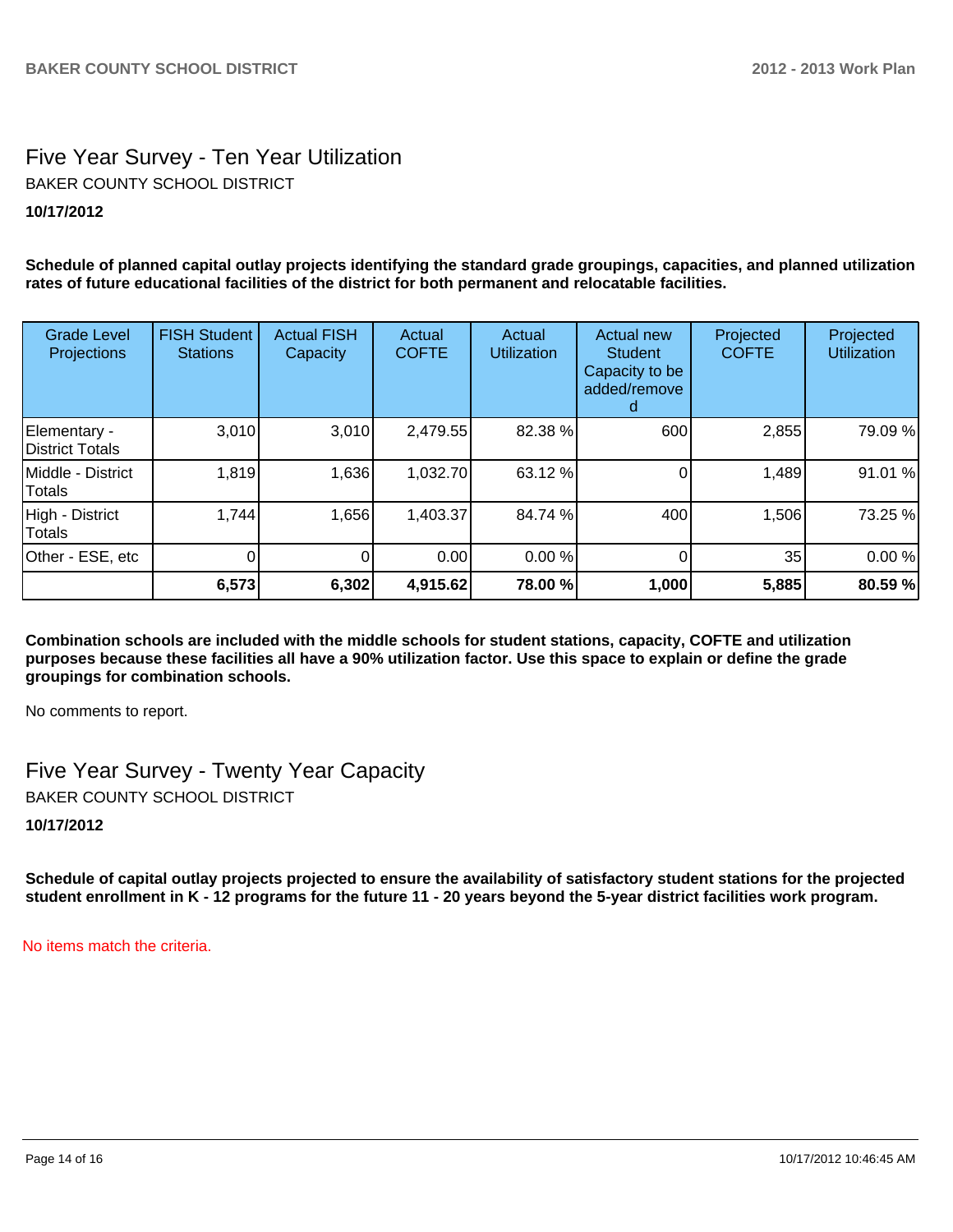# Five Year Survey - Twenty Year Infrastructure **10/17/2012** BAKER COUNTY SCHOOL DISTRICT

**Proposed Location of Planned New, Remodeled, or New Additions to Facilities in the 11 through 20 out years (Section 28).**

Not Specified

**Plans for closure of any school, including plans for disposition of the facility or usage of facility space, and anticipated revenues in the 11 through 20 out years (Section 29).**

Not Specified

Five Year Survey - Twenty Year Maintenance BAKER COUNTY SCHOOL DISTRICT

## **10/17/2012**

**District projects and locations regarding the projected need for major renovation, repair, and maintenance projects within the district in years 11 - 20 beyond the projects plans detailed in the five years covered by the work plan.**

No items match the criteria.